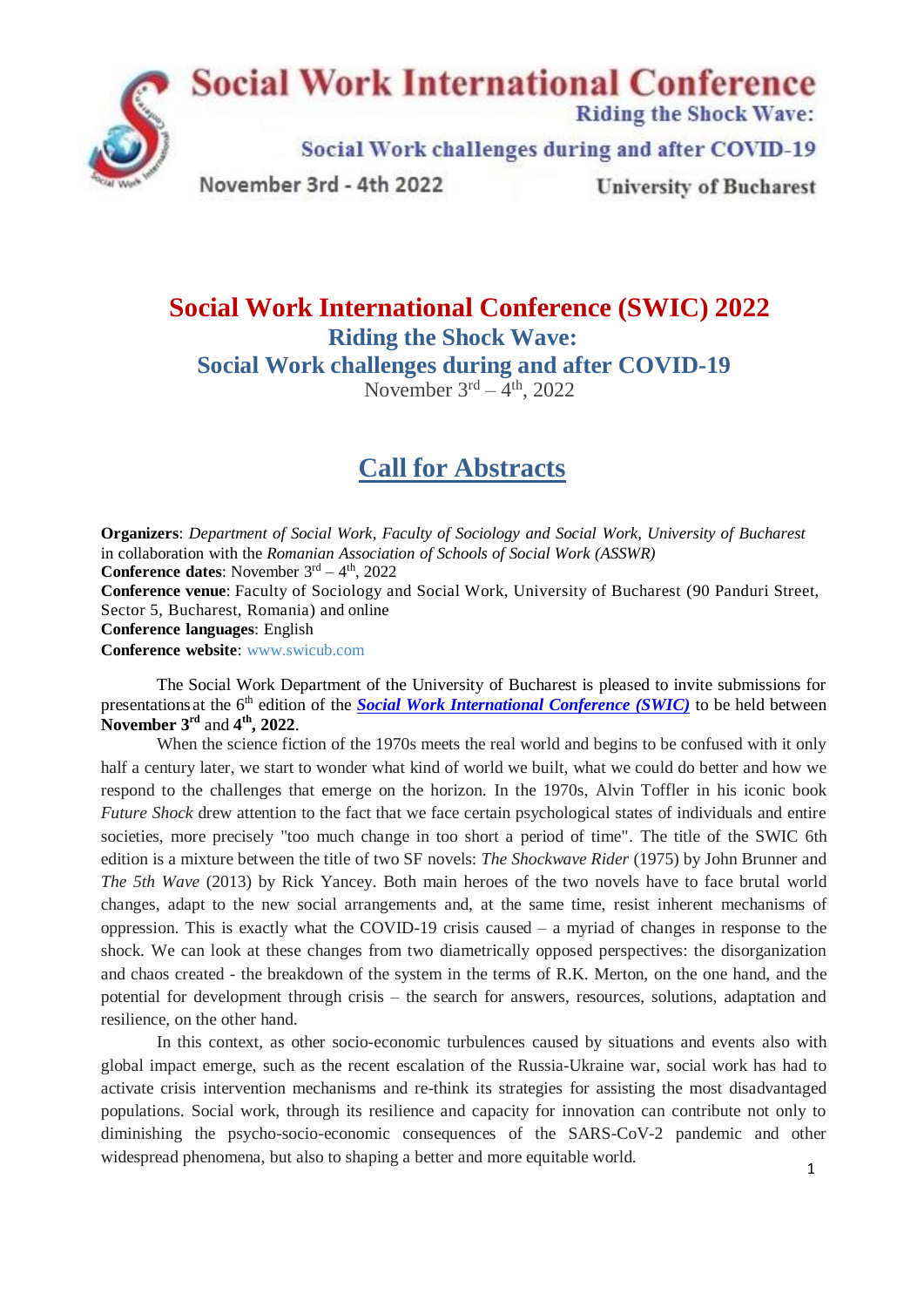

We invite researchers and practitioners from the field of social work as well as other connected social science fields to join us in reflecting on the dynamic and adaptative character of social interventions, looking past the "shock wave". What have been the lessons learned for social work from the recent challenges with world-wide effects? What innovative approaches to practice, research and/or social work education took effect or became necessary as a consequence of facing these challenges? What needs to me done in order to better leverage the innovative possibilities of social work for improved social protection strategies?

We welcome scientifically sound and original contributions from researchers, educators, practitioners, and students from social science in the areas listed below. Submissions can be empirical, theoretical or practice based. We accept submissions from both experienced researchers/practitioners and students.

#### **Focus areas**

The streams of the conference are divided based on the 3 main areas:

- **1. Answers to the COVID-19 Shock and future challenges for Social Work education**
- **2. Answers to the COVID-19 Shock and future challenges for Social Work research**
- **3. Answers to the COVID-19 Shock and future challenges for Social Work practice**

### **Key dates**

**Submission of abstracts**: **August 10th , 2022 Informing participants:** September  $7<sup>th</sup>$ , 2022 **Registration deadline:** September 25<sup>th</sup>, 2022 **PowerPoint presentation submission deadline**: October 23rd, 2022 **Conference dates:** November  $3<sup>rd</sup> - 4<sup>th</sup>$ , 2022 Full-Text submission: March 1<sup>st</sup>, 2023

### **Publication of papers**

All submissions to SWIC 2022 must be in English (abstracts and/or full-texts). They will be evaluated through a peer-review process. Selected full-text papers will be published in a special number of the [The](http://www.swreview.ro/index.pl/home_en) Social Work [Review.](http://www.swreview.ro/index.pl/home_en)

#### **Types of presentations**

 $\mathcal{L}$ Presentation types include *individual* or *co-authored papers*, *poster presentations*, and *workshops*. The abstracts will be evaluated based on their relevance to the conference theme, methodological strength, relevance to social work and actuality of the topic.